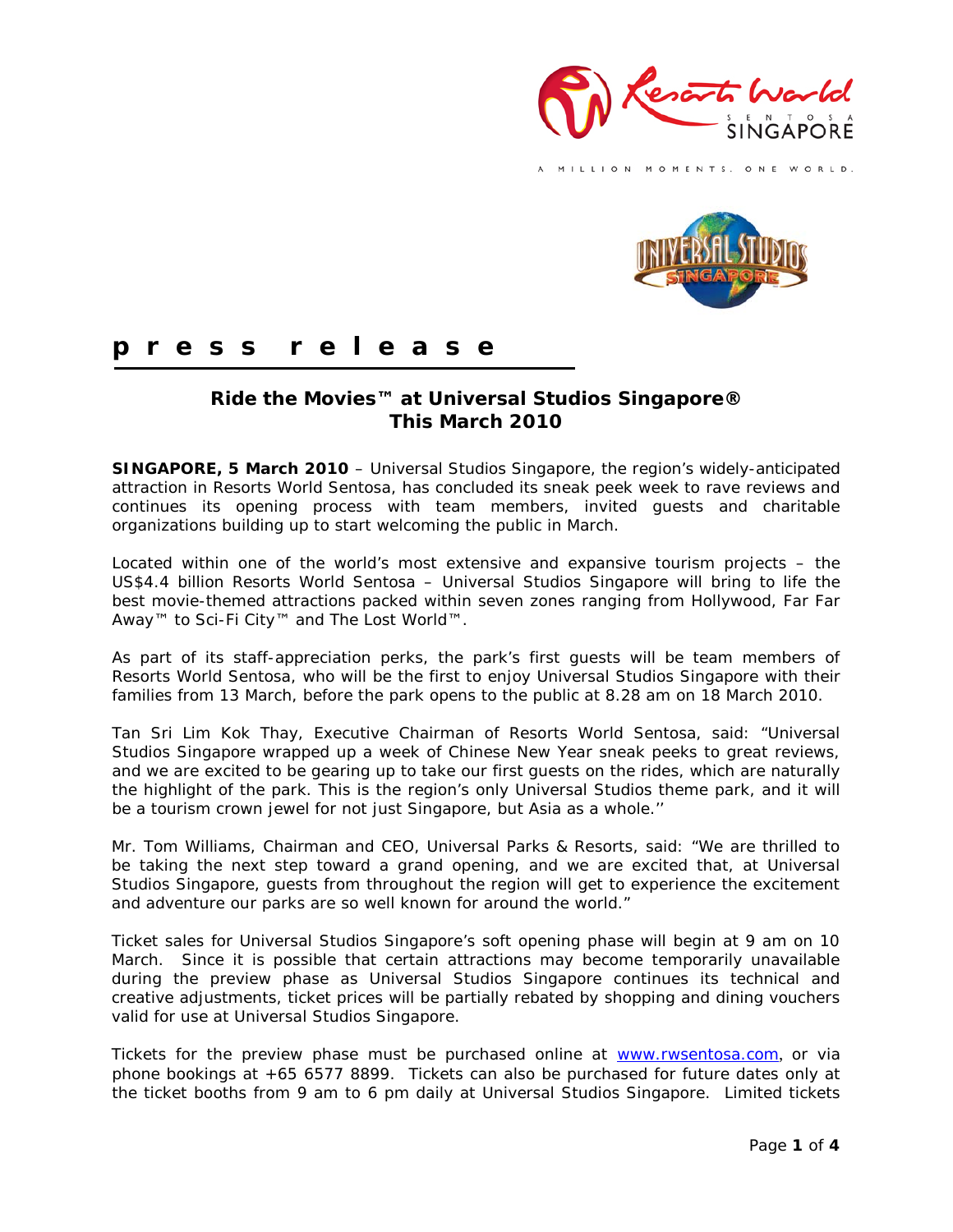will be offered during the soft opening. Guests making their way to Resorts World Sentosa to purchase their tickets are encouraged to use public transport.

- End -

### **Presenting the 7 zones of Universal Studios Singapore®:**

**1. Hollywood:** Step into the Hollywood Boulevard, where you will be surrounded by dynamic architecture, palm trees and the famous Walk of Fame. Experience the **center of the entertainment universe** where you will find the *Pantages Hollywood Theater*™ plus an eye-catching collection of eateries and shops lining the streets. Visit *Mel's Drive-In™* from the hit movie American Graffiti, and get burgers and cokes the old-fashioned way.

**2. New York:** Feel the spirit and energy of **America's biggest and grandest city** as you stroll the sidewalks of the bold and romantic Big Apple that appears in all the great movies. Here all the classic landmarks of NYC prevail —the city skylines, neon lights, and facades that set the scenes for big city fun and real-time movie production. Go behind the scenes at *Lights, Camera, Action!™*, a special effects show hosted by Steven Spielberg. Sit down for a meal at the full service *KT's Grill™* or grab a slice of NY's best pizza at *Loui's NY Pizza Parlor™*.

**3. Sci-Fi City™:** The **city of the future** is here now. Walk through the impressive portals into Sci-Fi City, a futuristic metropolis filled with the most modern conveniences. The entire city is set atop an enormous energy-producing substructure that seems to draw its necessities from the wind, sun and water. Ride the *Accelerator™* and see if you can keep your wits about you while madly spinning on this whirling attraction. Engage in the ultimate inter-galactic battle of Humans versus Cylons on the *Battlestar Galactica™* dueling coasters, themed after the hit TV show.

**4. Ancient Egypt:** Ancient pyramids and obelisks stand fast against the sands of time as you are transported to 1920's Egypt**, the Golden Age of Egyptian Exploration**. Travel to an era when entire Pharaoh's tombs were discovered—and their terrible curses unleashed. Take the path of a daring archeologist as you unravel the cryptic riddles of the Sphinx in this sand-swept land. Quench your thirst at the *Oasis Spice Café™* or shop for Egyptian treasures at *Carter's Curiosities™*. Ultimately, experience the *Revenge of the Mummy™ attraction*, an expedition where you will be sure to have the time of your life.

**5. The Lost World™:** Universal fans will be delighted to visit two distinct but familiar themed areas: **Jurassic Park™ and WaterWorld™**. Jurassic Park, a theme park within a theme park, is based on Steven Spielberg's classic epic adventure films. Visit the jungles of a Costa Rican rainforest where you will experience *Jurassic Park Rapids Adventure™*, a river ride that follows an escapade amidst the dense tropical forest where dinosaurs have been brought back to life. At WaterWorld*™*, watch death defying stunts that only Universal dares to execute, based on the hit film, "WaterWorld". Explosions of fire and water will excite the audience with thrills and spills.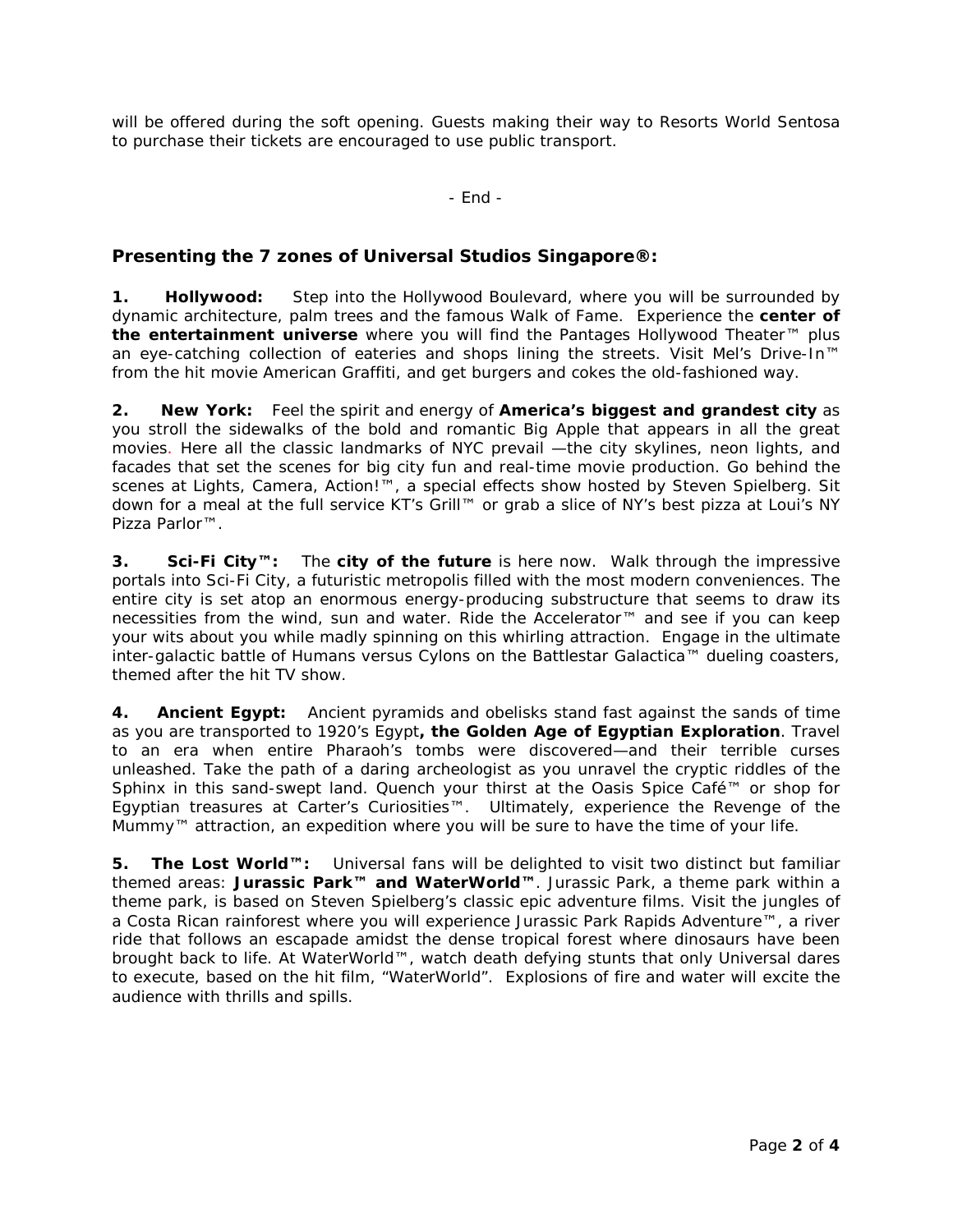**6. Far Far Away™:** Visit the fantasy world of the Oscar-winning DreamWorks movie "Shrek". Movie stars, talking donkeys…the land of Far Far Away showcases **the lifestyles of the rich and fairy-taled**. See how successful fantasy characters live within tall, graceful walls sweeping over a pavilion-covered courtyard. Experience the multidimensional and interactive attraction *Shrek 4-D Adventure™* and sing with Donkey at *Donkey LIVE™*. Refresh with magical concoctions at the *Fairy Godmother's Potion Shop™* and enjoy the swooping, diving roller coaster flight of *Enchanted Airways™*.

**7. Madagascar™:** Based on the hit DreamWorks Animation film, Madagascar, this zone brings you to a dense tropical jungle, filled with strange and wonderful animals like lemurs and foosas. Bird calls and monkey screeches fill the air as you journey deeper into the equatorial rain forests of this African Island. Chill with some tasty bites and cool drinks at Marty's *Casa Del Wild™*. Ride a crazy carousel spun around by King Julien and the Lemurs at *King Julien's Beach Party-Go-Round™* and coming mid-2010, you will experience *Madagascar: A Crate Adventure™*.

#### **About Resorts World Sentosa**

Resorts World Sentosa, one of the world's most extensive and expensive integrated resorts at S\$6.59 billion, was built in a record time of under three years. Resorts World Sentosa has soft opened its four hotels on 20 January 2010, its shopping and dining strip, FestiveWalk on 30 January 2010 and Singapore's first casino on 14 February 2010, together with the Resorts World Convention Centre, which includes its Compass Ballroom, 26 function rooms and 1,600-seat Festive Grand theatre. Supporting the attractions are a 3,500-lot carpark facility, restaurants, retail stores, entertainment and public attractions that include Emmyaward winner Jeremy Railton's Lake of Dreams and Chamber of Treasures.

Resorts World Sentosa will open the world's largest Marine Life Park, its Maritime Experiential Museum, a destination spa and two remaining hotels with a total of 500 rooms in phase two development.

#### **About Universal Parks & Resorts**

Universal Parks & Resorts (UPR), a unit of General Electric's (GE) NBC Universal, features some of the world's most popular entertainment destinations. Each year, millions of guests visit Universal's theme parks in Florida, California, and Japan to experience thrilling, worldfamous attractions that combine interactive groundbreaking ride and show technology with the world's most recognized characters in movies and pop culture.